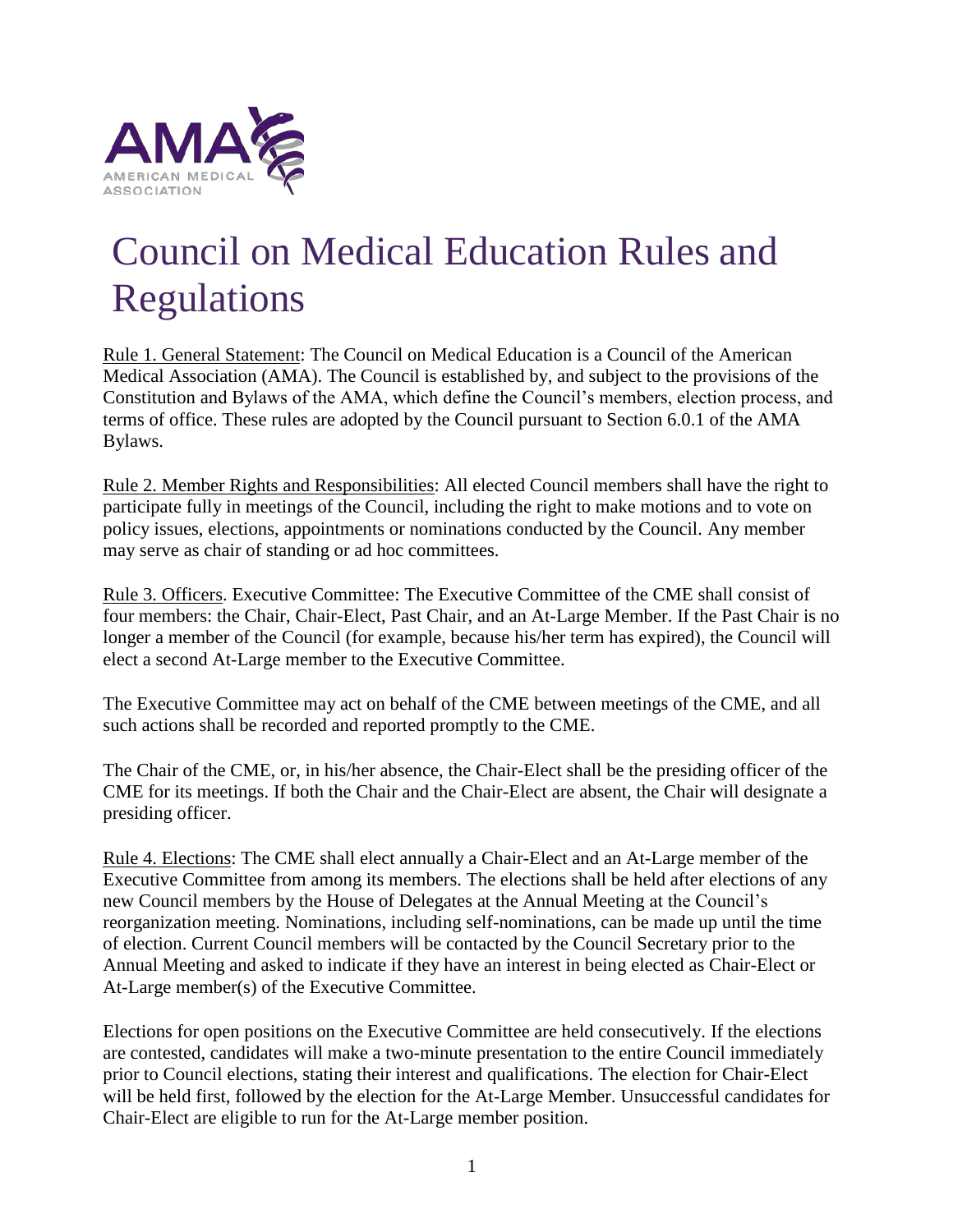The Chair-Elect and At-Large member(s) of the Executive Committee shall be elected by a majority vote of current Council members by secret ballot. Proxy votes will not be allowed.

Election balloting shall be repeated until a member is elected.

Rule 5. Term and Tenure of Chair and Chair-Elect: The Chair-Elect shall be elected for a oneyear term and cannot stand for reelection. The term of the Chair shall be one year and end at the close of the Annual Meeting of the AMA House of Delegates and the Chair-Elect shall assume the Chair position at that time.

Rule 6. Vacancies: Should the office of Chair become vacant between reorganization meetings of the CME, the Chair-Elect shall automatically accede to that office and serve the unexpired term. A new Chair-Elect shall be elected immediately from among CME members. Should the office of the Chair-Elect become vacant, a new Chair-Elect shall be elected immediately from among CME members. Any officer who steps up to serve an expired term has the option of running for office at the next election of officers for the Council on Medical Education

Rule 7. Meetings: The CME shall meet prior to and during meetings of the AMA House of Delegates, at least two other times in the year (one meeting may be a virtual meeting), and at such other times as are agreed upon by the members or as deemed necessary by the Chair with appropriate advance notice.

Rule 8. Quorum: A quorum for any meeting of the CME shall consist of seven voting members.

Rule 9. Minutes: Minutes shall be kept of all meetings of the Council and all action taken shall be recorded in the minutes of each meeting.

Rule 10. Attendance at Meetings: Members of the Council are expected to attend all regularly scheduled meetings. Attendance at Council meetings shall be limited to members of the CME, Board of Trustees liaisons, the Academic Physicians Section (APS) liaison, staff and invited guests.

Rule 11. Guests: The Chair may invite AMA members or other guests who have information that aids the Council in its deliberations. Other guests with a specific issue germane to the Council's activity may request of the Chair the opportunity to attend a meeting. The Chair has the discretion of setting appropriate time and length of attendance for the guests. Prior to extending invitations, the Chair of the Council will send a recommended list of invitees to Council members.

Rule 12. Attendance at Executive Sessions: Attendance at executive sessions shall be limited to members of the Council unless the Council specifically invites other attendees.

Rule 13. Voting. Motions, acceptance of reports and other business of the Council requiring a vote shall be by majority of Council members present and voting, if a quorum is present. In the event of a tie vote, voting will continue until the tie is broken.

Rule 14. Conflicts of Interest (COI), Abstentions and Recusals: Council members should disclose any potential conflicts of interests related to specific agenda items and should ask for a ruling